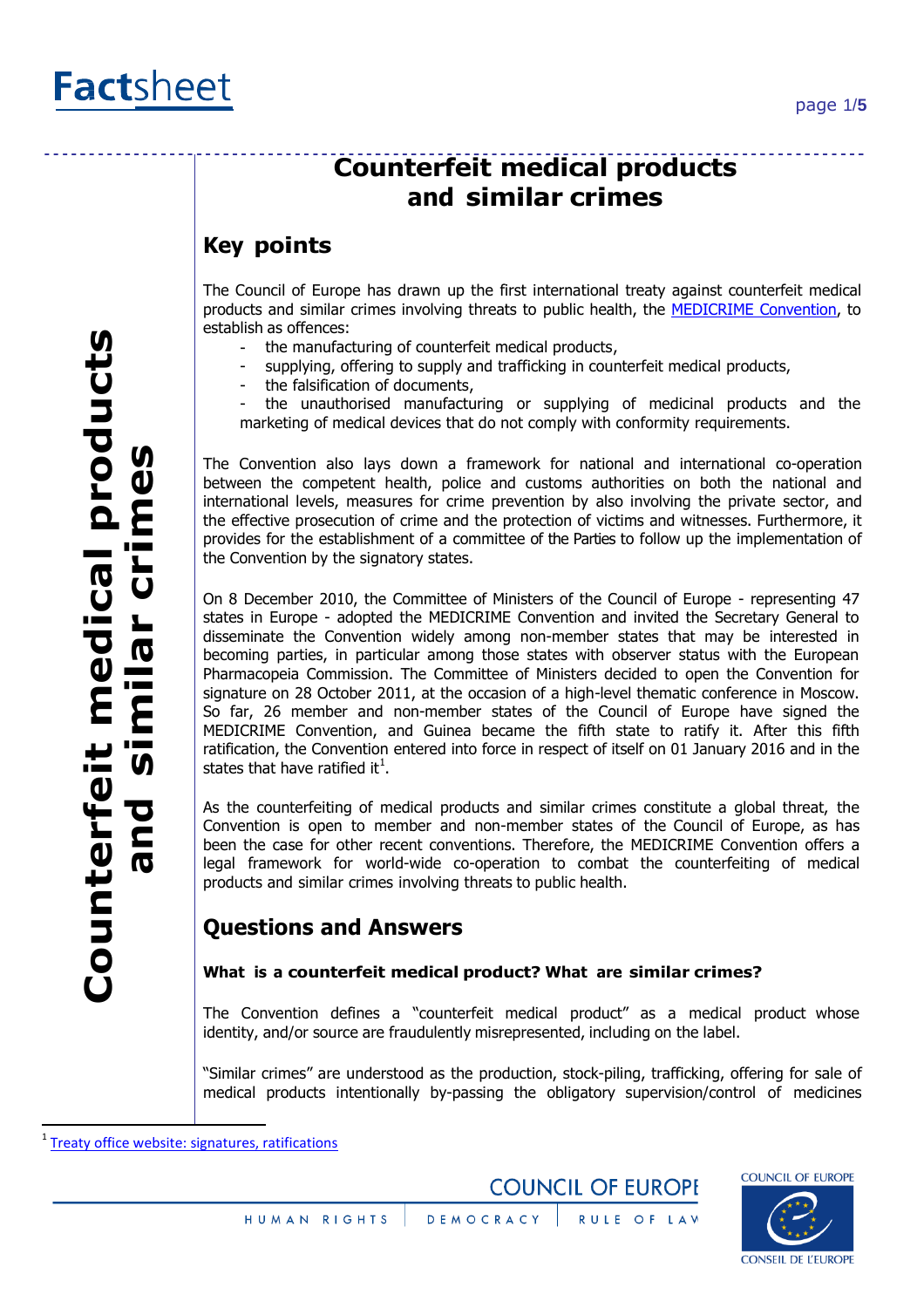

authorities: these crimes are as dangerous as counterfeiting and pose a threat of a comparable dimension. Medicinal products used for doping and without a medical indication are one of the outputs of "similar crimes", as are products offered for treatment of diseases without prior benefit risk analysis and authorisation of the competent drug regulatory authorities.

Counterfeiting and similar crimes potentially concern all kinds of medical products

medical products available without prescription and medicines for life-threatening disorders. Medicinal products for human and veterinary use, clinical trial medication for patients and healthy test persons, medical devices, active substances, excipients, components and accessories of medical devices are covered.

The legal concepts and definitions used in the Convention are fully compatible with other internationally recognised concepts and definitions. In particular, for the purposes of the Convention, it should be noted that the term "counterfeit" corresponds to the term "false" without the connotations to intellectual property rights sometimes associated with "counterfeit".

Therefore, preference for the term "counterfeiting" or "falsification with criminal intent" will not pose an issue for the use of the Convention.

#### **How widespread is the problem?**

Public health threats related to counterfeit medical products and similar crimes have now reached truly global proportions. Counterfeiting is a multi-milliard euro business that poses a major threat to patients, already particularly vulnerable. It is often linked to organised crime and generates substantial profits with low risk of being intercepted and relatively mild penalties in comparison to e.g. trafficking of narcotic drugs. Counterfeiting of medical products and similar crimes affect all countries, whether as countries of origin, transit or marketplace. As with all clandestine criminal activities, it is impossible to gauge exactly the extent of the problem. Recent estimates suggest that global sales of counterfeit medicines are worth more than € 57 milliard, having doubled in just five years between 2005 and 2010. Numerous studies have also reported large numbers of websites supplying prescription-only medicines without a prescription and people buying medicines online despite being aware of the dangers.

According to statistics from customs authorities in the European Union (EU), the number of medical products seized at the outer border of the EU (not counting patent issues) tripled between 2006 and 2009 to reach approximately 7.5 million. Medicines accounted for 10% of all seized materials in 2009.

Other statistics from customs authorities in the EU appear to confirm that sales of medicines via the internet have increased. Nearly 69% of articles seized in postal traffic were medicines. However, there are no reliable statistics on the number of counterfeit medicines reaching consumers through unregulated sources such as illegal online pharmacies.

#### **The MEDICRIME Convention: a Council of Europe international criminal law treaty**

The 47 states in Europe that are members of the Council of Europe, as well as states in other regions of the world, can sign and ratify the Convention and thus join the international co-operation under the Convention.

The MEDICRIME Convention applies to all medical products, i.e. products claiming that they can be used for diagnosing or treating or preventing a disease, and the various ingredients,

**COUNCIL OF EUROPE** 

**COUNCIL OF EUROPE CONSEIL DE L'EUROPE** 

DEMOCRACY RULE OF LAW HUMAN RIGHTS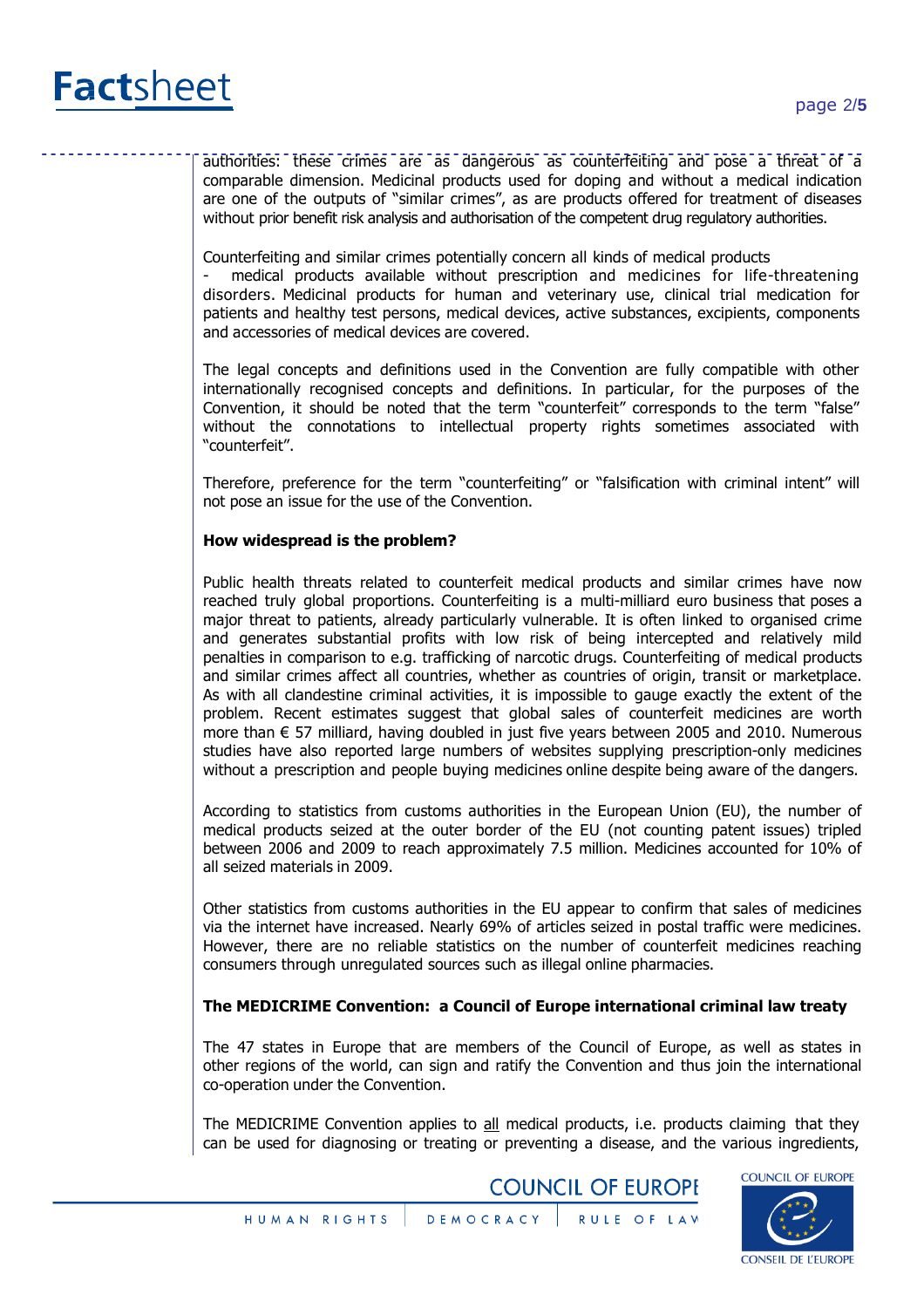

parts and materials they are made of - regardless of whether or not these medical products are protected under intellectual property rights or are generic.

Activities OUTSIDE the scope of the MEDICRIME Convention:

- The Convention cannot be used against (legal) generic medical products authorised for being marketed by a competent authority. It is an important and essential concept of the Convention that legal "generic" medical products (i.e. a "legal copy of a patented, branded, trademarked product") are not subject to criminalisation under the Convention. Mere violations of the rights of owners of patents, brands and trademarks ("intellectual property rights – IPR") of medical products which are authorised by a competent authority for being placed on the market are not covered by the Convention.

The Convention does not in any way hinder IPR holders from seeking legal recourse via the specific legislation applying to IPR.

- Breaches of quality norms, good practices and standards in the manufacture and distribution of medical products are not subject to this Convention as long as they are not carried out with criminal intent.
- The Convention does not regulate the production and distribution of medical products under legal circumstances, and under which circumstances businesses (e.g. internet pharmacies, brokers) legally operate. Therefore, it does not interfere in any way with the freedom of the internet as long as it is not misused by criminals for unlawful activities.

#### **What is the purpose of the MEDICRIME Convention?**

The Convention provides States Parties with a powerful tool to combat the counterfeiting of medical products and similar crimes from the perspective of the protection of patient health and users of medical products, the introduction of common minimum standards on substantive and procedural criminal law, as well as provisions aimed at improving cooperation and information exchange between the competent authorities at both national and international levels.

With the adoption of an innovative concept ensuring that points of contact exist within the national health, medicines reference laboratories, police and customs authorities, the Convention will ensure the exchange of information and assist in the operational management of cases at the national level. A single point of contact (SPOC) in each country will ensure trans-border co-operation with other SPOCs and also be of value for the effective implementation and follow-up of the Convention.

#### **Why should the counterfeiting of medical products and similar crimes be considered a criminal offence?**

The manufacture of genuine medical products is done by highly-trained professionals and takes place under strict public authority control - all to ensure that the lives of patients and users are not put at risk and the best possible medication outcome can be achieved.

In contrast, counterfeit medical products are manufactured by individuals or organisations solely seeking a quick profit, without having any interest in the health of the patients and those buying their products. Hence, inactive ingredients, wrong dosages and even harmful substances are often used in the manufacturing process.

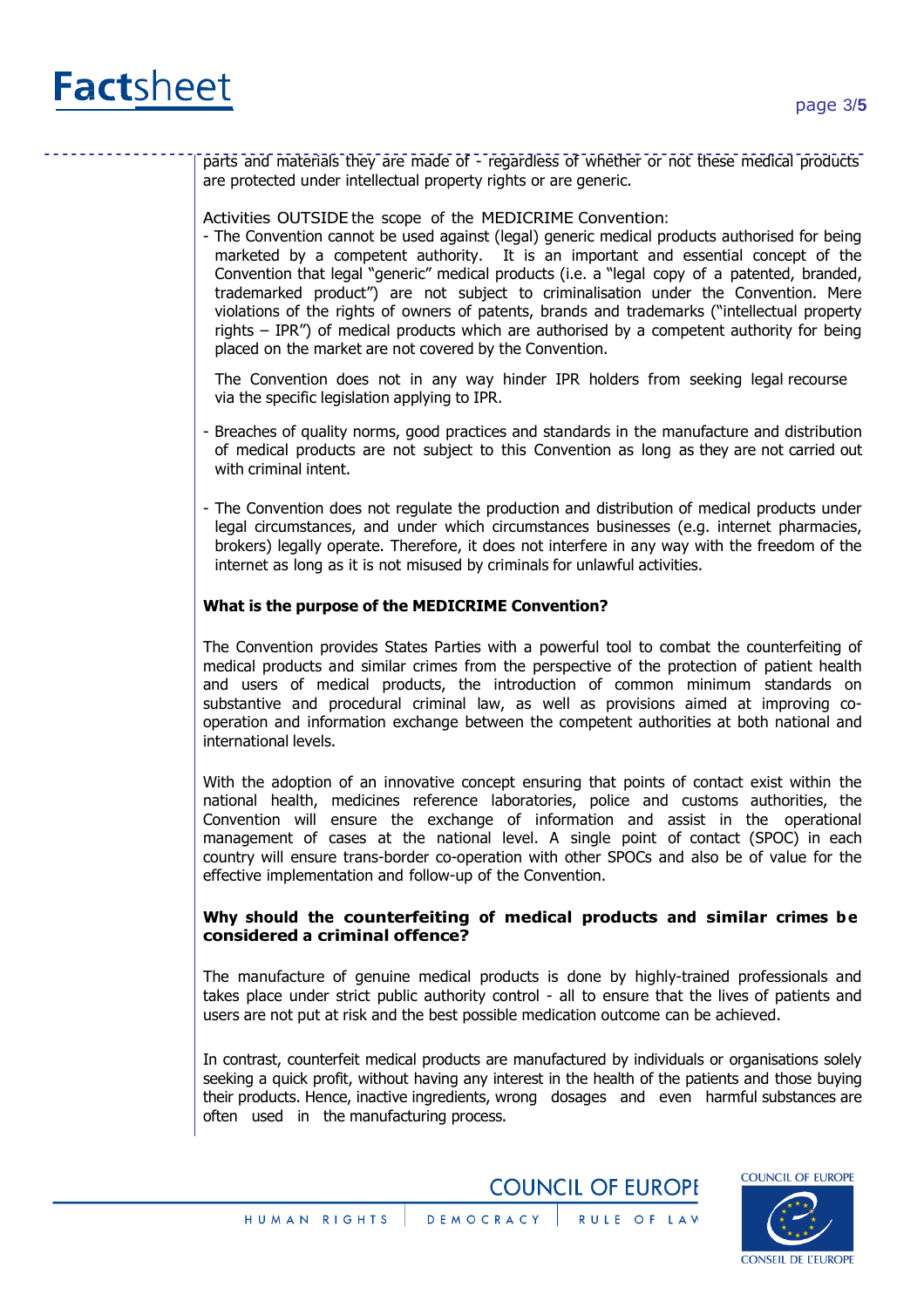

Intentionally putting the health and lives of patients and users at risk in this way – and, in the process, undermining trust in public health systems – is thus a very serious matter that states all over the world must urgently address, including through criminal law measures, in order to be able to bring the criminal individuals and organisations involved to justice, to seize any proceeds from the crime and to protect public health.

#### **How can the MEDICRIME Convention be used against criminals abusing the internet for counterfeiting and similar crimes?**

Counterfeiters and their associates in crime often make use of the internet to promote counterfeit and otherwise dangerous medical products. The World Health Organization (WHO) has found that over 50% of medicines purchased on internet sites that conceal their real address are counterfeit. The domestic courts of law of States Parties to the Convention may consider the use of the Internet as an aggravating circumstance and raise the level of sanctions correspondingly, where appropriate.

#### **How does the Convention protect the integrity of healthcare systems and prevent waste of scarce healthcare resources?**

In many countries of the world counterfeiting of medical products and similar crimes results in enormous waste of scarce healthcare resources and fuels other illegal activities to the detriment of social security and prosperity. Combatting these crimes will support sustainable development and free up resources for social welfare.

#### **Is this a global instrument or is its usefulness limited to Europe?**

All states around the world are affected by the counterfeiting of medical products and similar crimes involving threats to public health. Hence, the Council of Europe has decided to open the Convention to participation by non-member states upon invitation by the Committee of Ministers of the Council of Europe. The criminal law concepts and measures used in the Convention are globally applicable.

#### **What is the role of the Council of Europe and its European Directorate for the Quality of Medicines & HealthCare (EDQM) in assisting states to combat counterfeiting and similar crimes and to implement the MEDICRIME Convention?**

Since 1958, the Council of Europe has carried out numerous activities in the field of crime prevention and crime control. The European Committee on Crime Problems (CDPC) elaborates conventions, agreements, recommendations and reports in the fields of criminal law and procedure, criminology and penology, implements these activities and makes proposals to the Committee of Ministers.

The mission of the EDQM is to contribute to health, a social human right, through access to good quality medicines and healthcare, and to promote and protect human and animal health. In line with the spirit of the MEDICRIME Convention ranking high the prevention of counterfeiting of medical products and similar crimes besides combating such crimes, the EDQM co-ordinates the work of bodies, such as the Committee of Experts on minimising public health risks posed by counterfeiting of medicinal products and similar crimes to protect public health: through risk management and prevention of such crimes, and improved co-operation of member states and other stakeholders in Europe and beyond. It develops specific risk

**COUNCIL OF EUROPE**